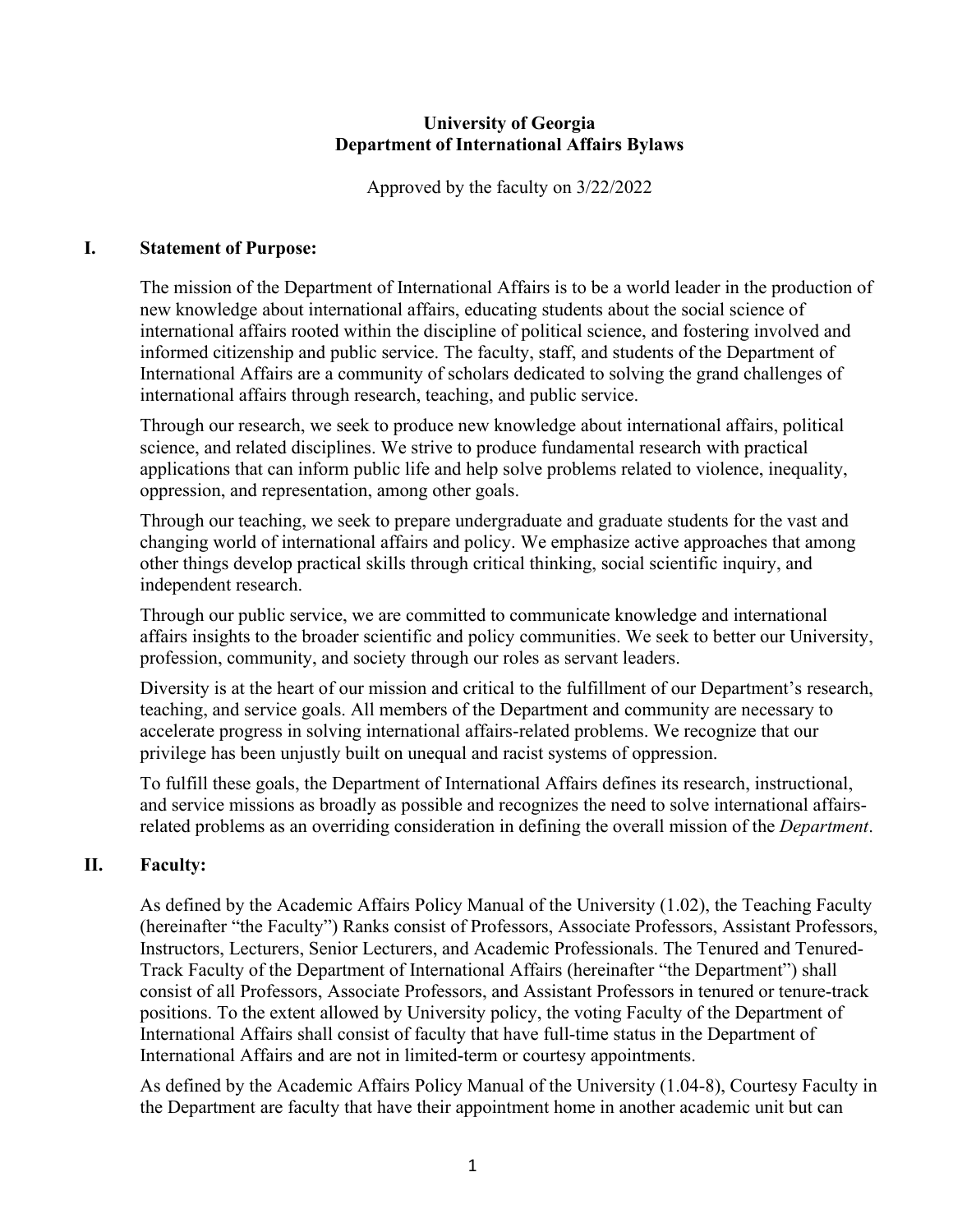contribute to the mission of the Department. A majority of the Faculty must vote by secret ballot in favor of this affiliation. Faculty with courtesy appointments in the Department are reviewed every five years. Courtesy Faculty can serve as graduate advisors and committee members only when the Department extends the privilege, in accordance with the Department's guidelines for graduate program faculty (See Bylaw IX, Graduate Program Faculty). Courtesy Faculty do not have voting privileges.

### **III. Department Head:**

The Department Head (hereinafter "the Head") is the administrator who manages the Department and who will have the duties and responsibilities as outlined by the University and the School of Public and International Affairs (hereinafter "SPIA"). Duties and responsibilities include, but are not limited to: the assignment of faculty EFT's (equivalent full-time) to instructional, research and service responsibilities; budget, space and teaching assignments in the Department; performing annual evaluations that document productivity in research, effectiveness in teaching, and contributionsto service and outreach activities; decision-making related to Department-level academic appeals; representing the Department in and to the administration of the University; providing leadership and focus for the Department; and representing the Department to agencies or individuals outside of the University. The Head will serve as an ex-officio member of all committees and working groups of the Department. The Faculty Affairs Committee (FAC) can meet without the Head as deemed necessary by any member of the Committee.

#### **IV. Faculty Meetings:**

The Faculty will meet at least once per semester for the purposes of discussing and deciding on departmental matters. The Head will schedule meetings, set the agenda, and run the meetings. Any Faculty member can submit agenda items to the Head, who will add such items to the agenda.

In addition, meetings may be called upon receipt by the Head of a petition signed by not less than one-third of the Faculty. In such meetings, discussions and actions will be limited to the items listed in the petition.

Unless restricted by University and/or SPIA policy, voting at faculty meetings: is open to all Faculty; will be in person or electronic; and will require a simple majority of Department Faculty for any matters requiring formal approval of the Faculty.

# **V. Graduate Coordinator:**

The Graduate Coordinator will be appointed by and serve at the pleasure of the Head, to advise the Head in all matters pertaining to graduate programs involving the Department. Responsibilities will include but are not limited to: overseeing recruitment of graduate students; identifying and nominating qualified students for University fellowships; assigning Departmental teaching assistantship (TA) and research assistantship (RA) lines; monitoring graduate student progress and performance; recommending appropriate administrative actions; and chairing the Department's Graduate Affairs Committee.

# **VI. Undergraduate Coordinator:**

The Undergraduate Coordinator will be appointed by and serve at the pleasure of the Head to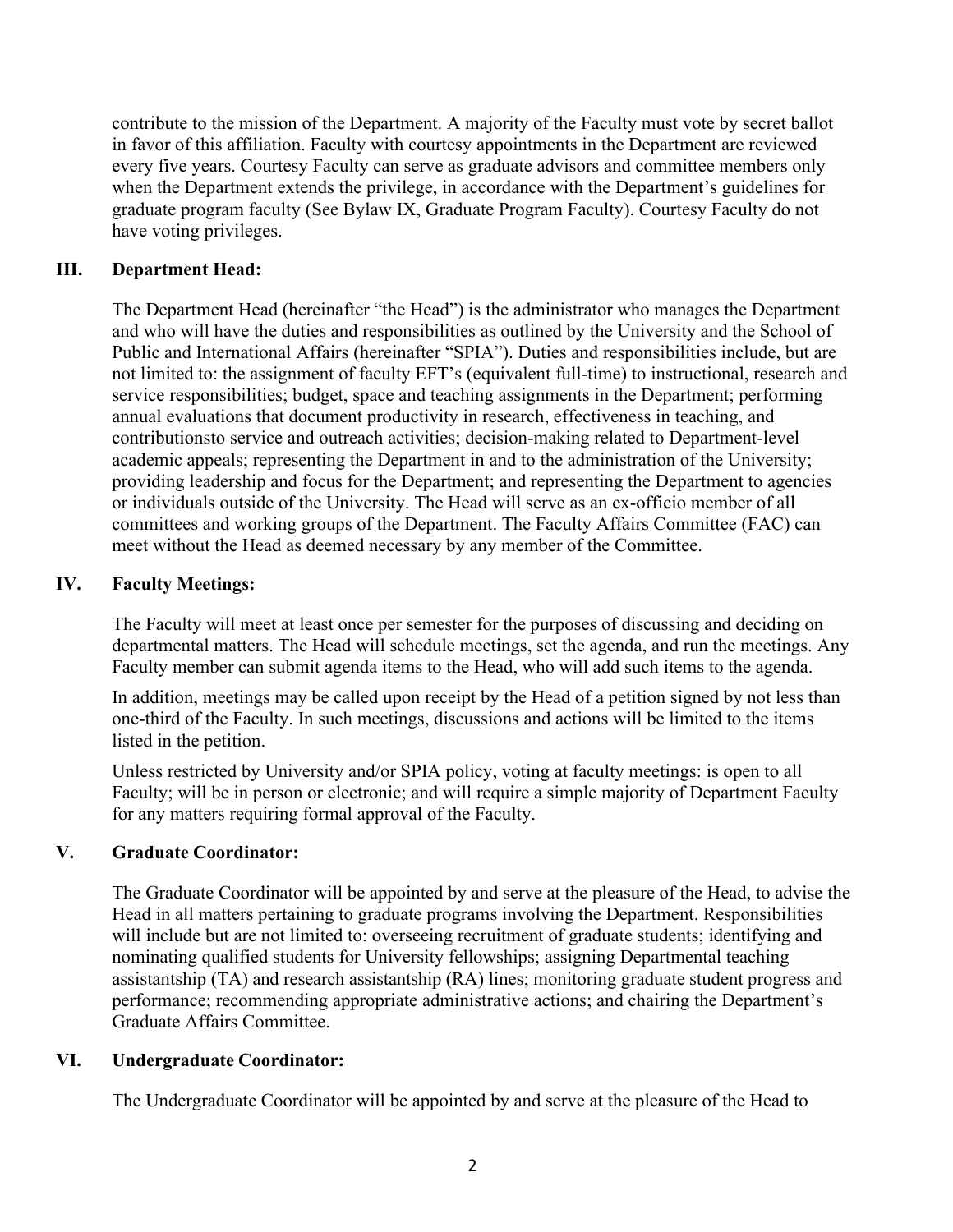advise the Head in all matters pertaining to undergraduate programs. Responsibilities will include but are not limited to: overseeing recruiting and advising undergraduate majors and certificate enrollees; monitoring undergraduate student progress and performance; and recommending appropriate administrative actions.

# **VII. Committees:**

- A. Standing Committees will be the Faculty Affairs Committee, Graduate Affairs Committee, and the Curriculum Committee. Each committee will be composed of at least three faculty members.
- B. Ad hoc committees, including Faculty search committees, or working groups can be assembled at the discretion of the Head.
- C. The Head will appoint standing and ad hoc committees as deemed necessary for efficient management of Department affairs. Search committees will follow University guidelines and SPIA Bylaws and Hiring Policies.
- D. Service on departmental committees and working groups is expected of eachFaculty member as part of their participation in University governance.
- E. If desired, all Faculty members can request the Head consider them for a next round appointment to any appointed standing committees or ad hoc committees.
- F. To the extent possible, all standing committees will be balanced by discipline/field and academic rank.

#### **VIII. Duties and Composition of Standing Committees:**

# **A. Faculty Affairs Committee:**

**Duties –** The Faculty Affairs Committee (FAC) will discuss and make recommendations to the Department and Head on any policy matters that it sees fit to address or that are referred to it by the Head or Faculty. Normally, the FAC will not take up issues usually addressed first by the Department's other standing or ad hoc committee. In particular, the FAC shall:

1. Recommend to the Department and Head ways to improve conditions of employment for the Faculty of the Department.

2. Consider and make recommendations on issues of general professional concern presented by one or more faculty members. If an issue is submitted to the FAC by other individuals whose connections with the Department are professional, such as post-doctoral fellows and graduate assistants, the Committee shall decide whether the issue falls within its purview.

**Composition –** The FAC is an elected committee. Normally, elections will be held during the first faculty meeting of the academic year and committee membership will be for one academic year. The FEC shall be comprised of five Faculty members, one from each tenure-track rank (Assistant Professor, Associate Professor, and Professor), one from a non-tenure-track rank (Instructors, Lecturers, Senior Lecturers, and Academic Professionals), and one at-large. The Head is an ex officio member of the FAC and is not eligible for an elected position on the committee. A plurality voting method will be used to elect FAC members, with each voter casting a vote for one candidate. Separate elections will be conducted for each of the five seats. The candidate with the most votes in each election will fill the open seat. Ties will be decided by coin flip on Herty Field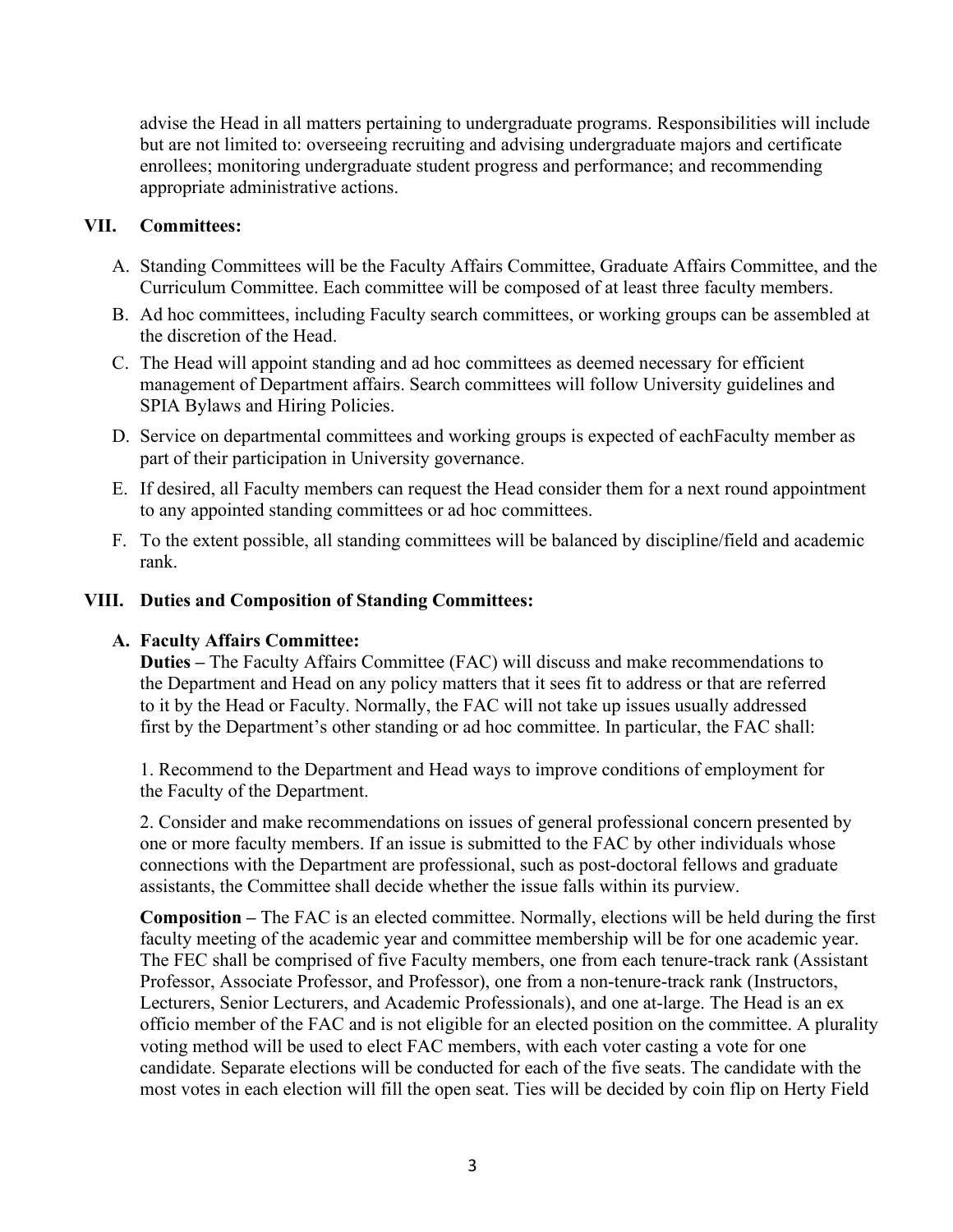in the center.

# **B. Graduate Affairs Committee:**

**Duties –** The Graduate Affairs Committee will oversee all aspects related to Department-involved graduate programs. The Graduate Affairs Committee will represent the Department in any SPIAlevel graduate program committees.

**Composition** – The Graduate Committee will be chaired by the Graduate Coordinator, overseeing an additional two faculty members appointed by the Head, and all Faculty directors of any Department-involved graduate program. The Head will serve as an ex-officio member.

#### **C. Curriculum Committee:**

**Duties –** The Curriculum Committee will advise the Head, Graduate Coordinator, and Undergraduate Coordinator on all matters of curriculum, including course scheduling. The Curriculum Committee will also provide guidance and advice to Faculty on developing new courses, revising the content of existing courses, and providing a curriculum that meets student needs and interest. The Committee will advise the Head on any Department-level academic appeal. Any Committee member implicated in the appeal will abstain from offering advice on that appeal.

**Composition** – The Curriculum Committee will consist of the Graduate and Undergraduate Coordinators, and two additional Faculty members appointed by the Head. The Head will serve as an ex-officio member.

#### **IX. Graduate Program Faculty:**

All tenure-track and tenured faculty in the Department are expected to work with graduate students and to qualify for appointment to the Graduate Program Faculty. Courtesy and nontenure-track faculty may also be appointed to the Graduate Program Faculty but are discouraged from chairing dissertation committees due to their other teaching, research, and/or service commitments. Members of the Department's Graduate Program Faculty must have a doctoral degree or equivalent, be proficient in academic research in the profession, and show excellence in supervising scholarly research.

Appointment to the Department's Graduate Program Faculty must be consistent with University and SPIA policy. Any Department Faculty member wanting appointment to the Graduate Program Faculty must submit an up-to-date curriculum vitae (CV) to the Head. The Graduate Program Faculty will discuss and vote at the next regularly scheduled faculty meeting. Decisions will be based on a majority vote of existing Graduate Program Faculty. For tenure-track and tenured faculty, the timeline for reappointment to the Graduate Program Faculty is congruent with established tenure and promotion review processes, including the third-year review, tenure review, promotion reviews, and post-tenure reviews. All other Graduate Program Faculty must be reappointed every five years.

# **X. SPIA Council:**

A single nontransferable voting method will be used to elect SPIA Council members, with each voter casting a vote for one candidate. If *m* candidates are to be elected, the *m*